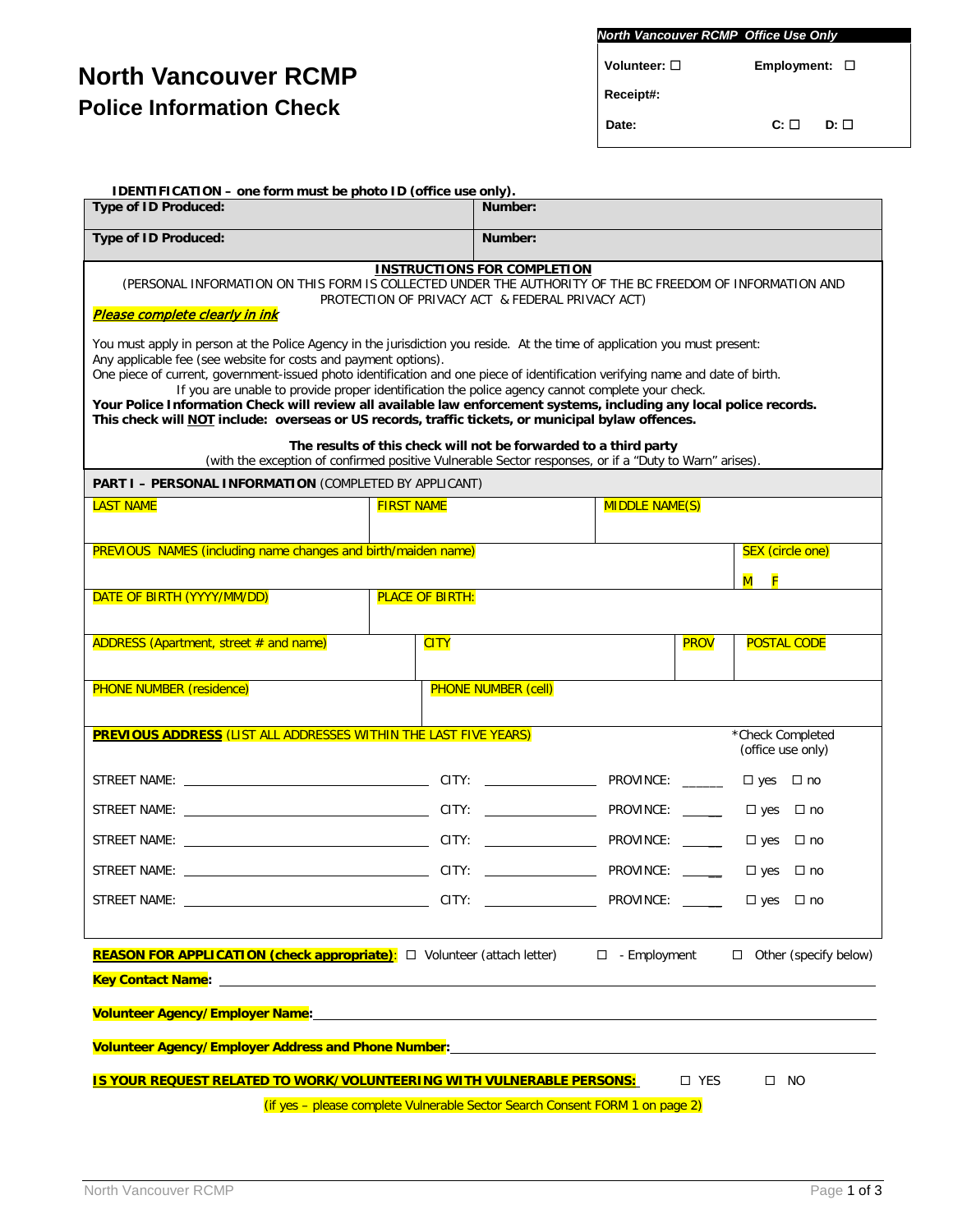Applicant Name Applicant DOB Applicant DOB

#### **VULNERABLE SECTOR APPLICANTS:**

#### **FORM 1 – CONSENT FOR A CRIMINAL RECORD CHECK FOR A SEXUAL OFFENCE FOR WHICH A PARDON HAS BEEN GRANTED OR ISSUED**

This form is to be used by a person applying for a position with a person or organization responsible for the well-being of one or more children or vulnerable persons, if the position is a position of authority or trust relative to those children or vulnerable persons and the applicant wishes to consent to a search being made in criminal conviction records to determine if the applicant has been convicted of a sexual offence listed in the schedule to the Criminal Records Act and has been pardoned.

#### **Reason for Consent:**

I am an applicant for a paid or volunteer position with a person or organization responsible for the well-being of one or more children or vulnerable person(s).

\_\_\_\_\_\_\_\_\_\_\_\_\_\_\_\_\_\_\_\_\_\_\_\_\_\_\_\_\_\_\_\_\_\_\_\_\_\_\_\_\_\_\_\_\_\_\_\_\_\_\_\_\_\_\_\_\_\_\_\_\_\_\_\_\_\_\_\_\_\_\_\_\_\_\_\_\_\_\_\_\_\_\_\_\_\_\_\_\_\_\_\_\_\_\_\_\_\_\_\_\_

Description of the paid or volunteer position (what you will be doing):

Provide details regarding the children or vulnerable person(s) (what ages, type of client(s) you will be in authority over):

**Consent: I consent to a search being made in the automated criminal records retrieval system maintained by the Royal Canadian Mounted Police to determine if I have been convicted of, and been granted a pardon for, any of the sexual offences that are listed in the schedule to the Criminal Records Act. I understand that as a result of giving this consent, if I am suspected of being the person named in a criminal record for one of the sexual offences listed in the schedule to the Criminal Records Act in respect of which a pardon was granted or issued, that record may be provided by the Commissioner of the Royal Canadian Mounted Police to the Minister of Public Safety of Canada, who may then disclose all or part of the information contained in that record to a police force or other authorized body. That police force or authorized body will then disclose the information to me. If I further consent in writing to disclosure of that information to the person or organization referred to above that requested the verification, that information will be disclosed to that person or organization.**

**Signature of Applicant**

**Date Signed**

## **DECLARATION OF A CRIMINAL RECORD (if applicable) – Completed by Applicant**

**\_\_\_\_\_**

By declaring any offences of which you have been convicted, your criminal convictions record can be confirmed without needing to submit your fingerprints for verification of your identity and the processing delay that this causes.

- **Please list below** all offences of which a judge has convicted you (whether indictable or summary) and specifically identify the offence, date you were convicted, and place where the offence was committed.
- Do Not disclose convictions for which you have received a pardon pursuant to the Criminal Records Act, or charges that were dismissed, stayed, or resulted in absolute or conditional discharges.
- **Do Not** disclose offence convictions where you were found guilty of an offence committed while you were a "young person" (younger than eighteen years), pursuant to the Youth Criminal Justice Act.

| <b>Nature of Offence</b> | Location/Jurisdiction |
|--------------------------|-----------------------|
|                          |                       |
|                          |                       |
|                          |                       |
|                          |                       |
|                          |                       |
|                          |                       |
|                          |                       |
|                          |                       |

\_\_\_\_\_\_\_\_\_\_\_\_\_\_\_\_\_\_\_\_\_\_\_\_\_\_\_\_\_\_\_\_\_\_\_\_\_\_\_\_\_\_ **Signature of Applicant**

\_\_\_\_\_\_\_\_\_\_\_\_\_\_\_\_\_\_\_\_\_\_\_\_\_\_\_\_

**\_\_\_\_\_**